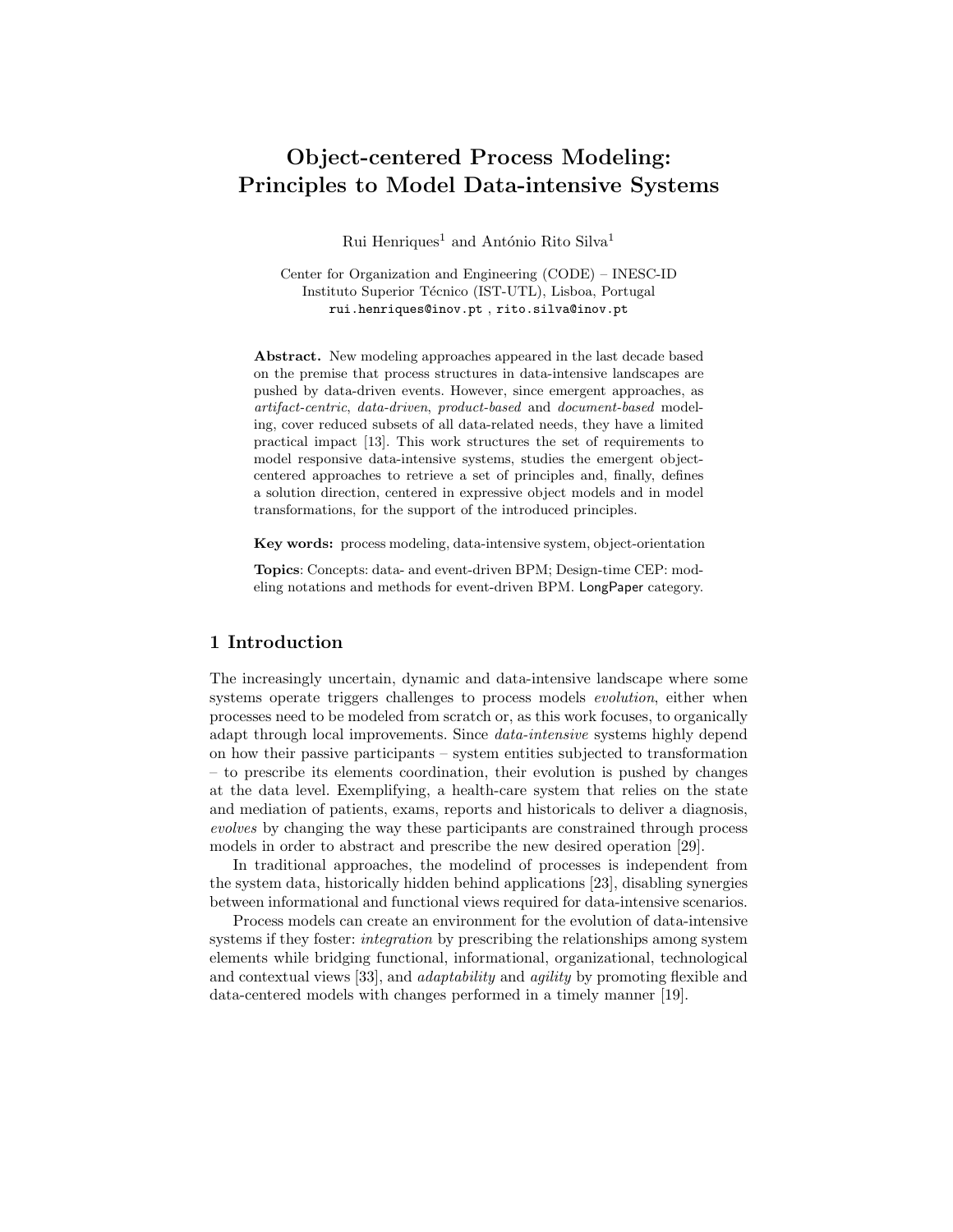Motivation. Barriers for the evolution of data-intensive process models are pointed in [19][13]. Their resolution is particularly important for scientific workflow systems [1], manufacturing systems [22][18], government systems [7] or insurance systems [31]. Common problems of traditional approaches include the context-isolated enactment of activities causing data-access challenges and a loss of the process global view, the absence of criteria for the activities granularity and the rigidity required to specify networks of activities when loosely-coupled, dynamic and data-based constraints foster models flexibility and expressivity.

Results from research [6][18] support the fact that a system modeling integrating the data and process perspectives reveals opportunities that disrupt traditional modeling discipline. The natural outcome orientation of many administrative and operational processes [32] turns the progress of single process instances not directly dependent on the execution of activities but reactive on data changes [13]. Contrasting to traditional approaches that force the system modeling into monolithic processes, objects seem promising to model data-based processes as they capture the system operation as a collection of intertwined loosely-coupled life-cycles running at different speeds [29], coping with different levels of granularity [13] and providing a natural basis to derive key performance indicators [6], to become the ground of process users vocabulary [6], to define access levels [9] and to model systems' constraints in usable ways [15].

Since data-intensive processes rely on the premise that relations between the passive participants' components implicitly define sub-process dependencies [13], new ways of dynamically support processes' evolution can be exploited.

Contribution. This work proposes an analysis of the potentialities of emergent object-centered approaches to develop a solution basis of an approach where retrieved lessons coexist to foster the evolution of data-intensive systems.

Although research exist in the scope of process modeling centered on objects [13] and on process evolution [24], since existing approaches were developed to face small and specific sets of concerns [13], their practical applicability coverage and impact is limited [13]. This seems unaccountable in the contemporary era where, for instance, AI systems, several enterprises and many of their subsystems are truly data-intensive systems. This observation fosters the need to re-look to them from scratch in order to understand how potentialities can be combined.

This work systematizes the object-centered universe and it serves as a metaguider for principles integration on tacit and data-intensive process modeling.

**Structure.** This work is divided into four logical sections. First, *Conceptual* Foundations, provides a structured context for the universe of discourse. Second, Related Work, identifies a set of requirements based on the limitations of traditional modeling approaches, and studies how emergent approaches answer them. Third, Solution Basis, presents a set of principles that restrict the solution space, derives an initial skeleton for their coexistence and presents some of the taken concretion and implementation directions. Finally, Concluding Remarks, presents the resultant theorems and lines of thought for future research.

<sup>2</sup> Rui Henriques and António Rito Silva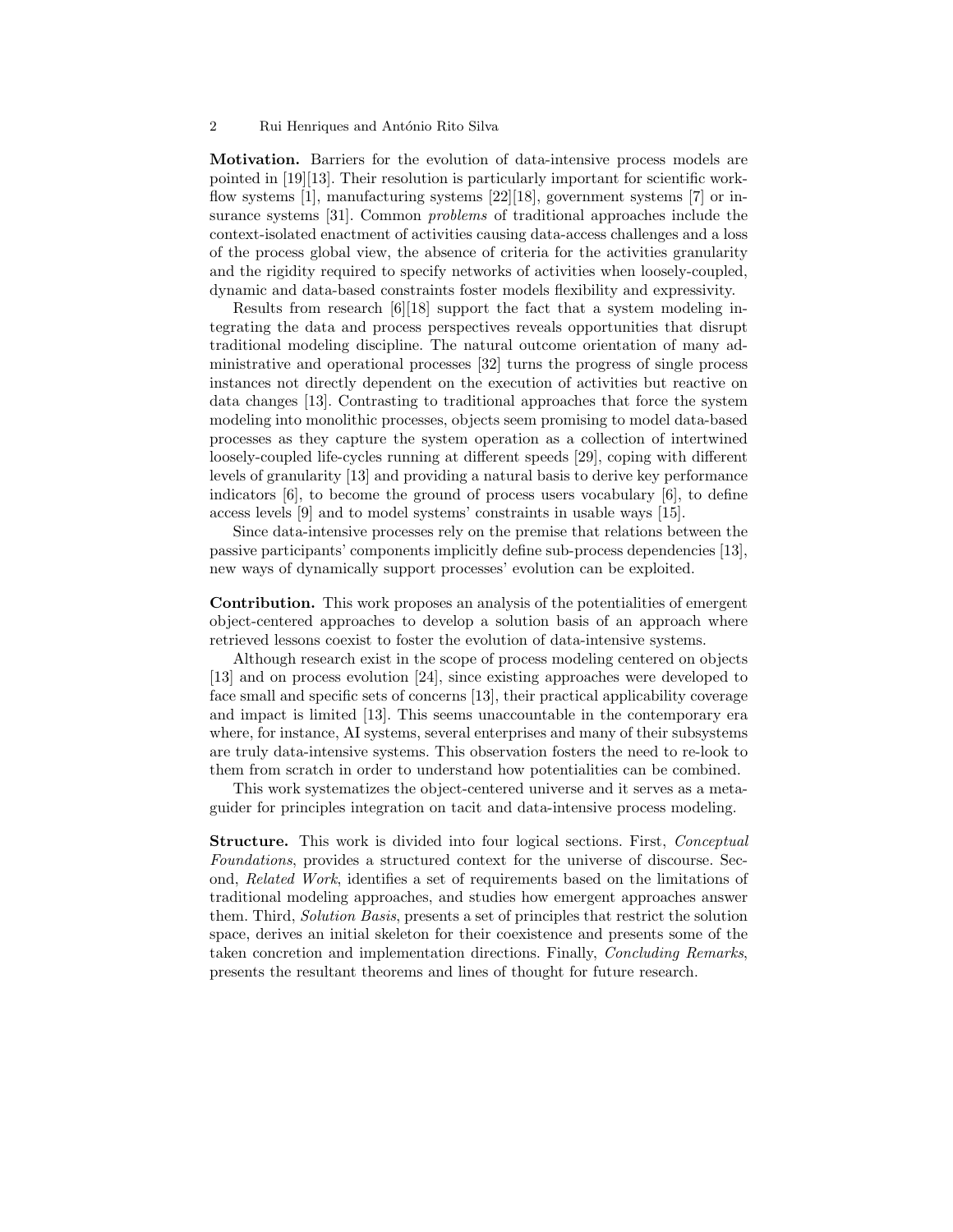### 2 Conceptual Foundation

The Systemic Context. Inserted in the context of increasing data-intensive landscapes, this work adopts the process perspective to introduce new postulates on the modeling of system elements coordination that fosters evolution. Concepts are introduced below to structure the object-centered modeling.

Def.1 A system is a tuple  $\langle R, C, E, G \rangle$ , where R is the structure, set of relationships among a composition of system elements  $C$  and external elements  $E$ , that satisfies a purpose  $G$  grounded on exchanges with its environment [8].

The system composition,  $C$ , is a set of *subsystems* or, from an elementary perspective, a set of participants P. Participants can either be passive  $(P_P \subset P)$ if subjected to transformation by a set of system actions, or active or agents  $(P_A \subset P)$  if performing actions aimed at changing passive participants [5].

Def.2 System evolution is the process of increasing the system responsiveness to its environment by continually optimizing the efficiency to pursue its purpose under changing conditions. It depends on its ability to behave as an integrated, adaptable and agile system, i.e., to timely improve its structure  $(R \rightarrow R')$ when internal, external or purposeful changes occur  $(\{C, E, G\} \rightarrow \{C, E, G\}')$ .

Functional decomposition of a system defines hierarchies of abstractions needed for the modeling of systems operation [33]. Activities, units of work, are its nodes. In open  $(E \neq \emptyset)$  and dynamic or multi-state systems, a system act or an event (implying a system action) produces a change to the system state. System activities coherently and consistently relate system acts.

Def.3 A system process,  $\langle A_{\varphi}, P_{\varphi}, G_{\varphi}, R_{\varphi} \rangle$ , structures a set of system activities  $(A_{\varphi} \subseteq A)$  performed in a constrained manner  $(R_{\varphi} \subseteq R)$  based on the coordination of a set of system participants ( $P_{\varphi} \subseteq P$ ) to realize a set of system goals ( $G_{\varphi} \subseteq G$ ). A **process model** is a model for system processes, an abstraction  $m(A_\wp, P_\wp, G_\wp, R_\wp)$ , which *describes* and *prescribes* the operation of an object system by its interacting systems based on its functional composition.

The Role of Data. Different data taxonomies for process modeling can be found in [34][25]. Weske [33] depicts the role of data within processes according to data visibility, interaction, transfer and support to routing logic. Aalst [30] distinguishes two main types of data: case and non-case. Case data is the data used by system applications to support activities. Non-case data can be divided into support data, if it affects the process routing logic, and management data, if it is produced by the process execution environment (e.g. audit trails). Muehlen [34] does the same distinction under a different analysis.

In fact, this work simplifies this taxonomy into data generated and consumed by processes [34]. The reason behind this simplification – the increasingly blurry boundary between data exposed for process routing decisions and pure application data – lead us, finally, to the notion of data-intensive system.

In data-intensive systems, the data consumed and generated by some of system elements is related with the production of other system elements [34].

Def.4 A data-intensive system is a system with a structure  $R$  that relates its elements  $C$  based on data mediation and transformation. Thus, its operation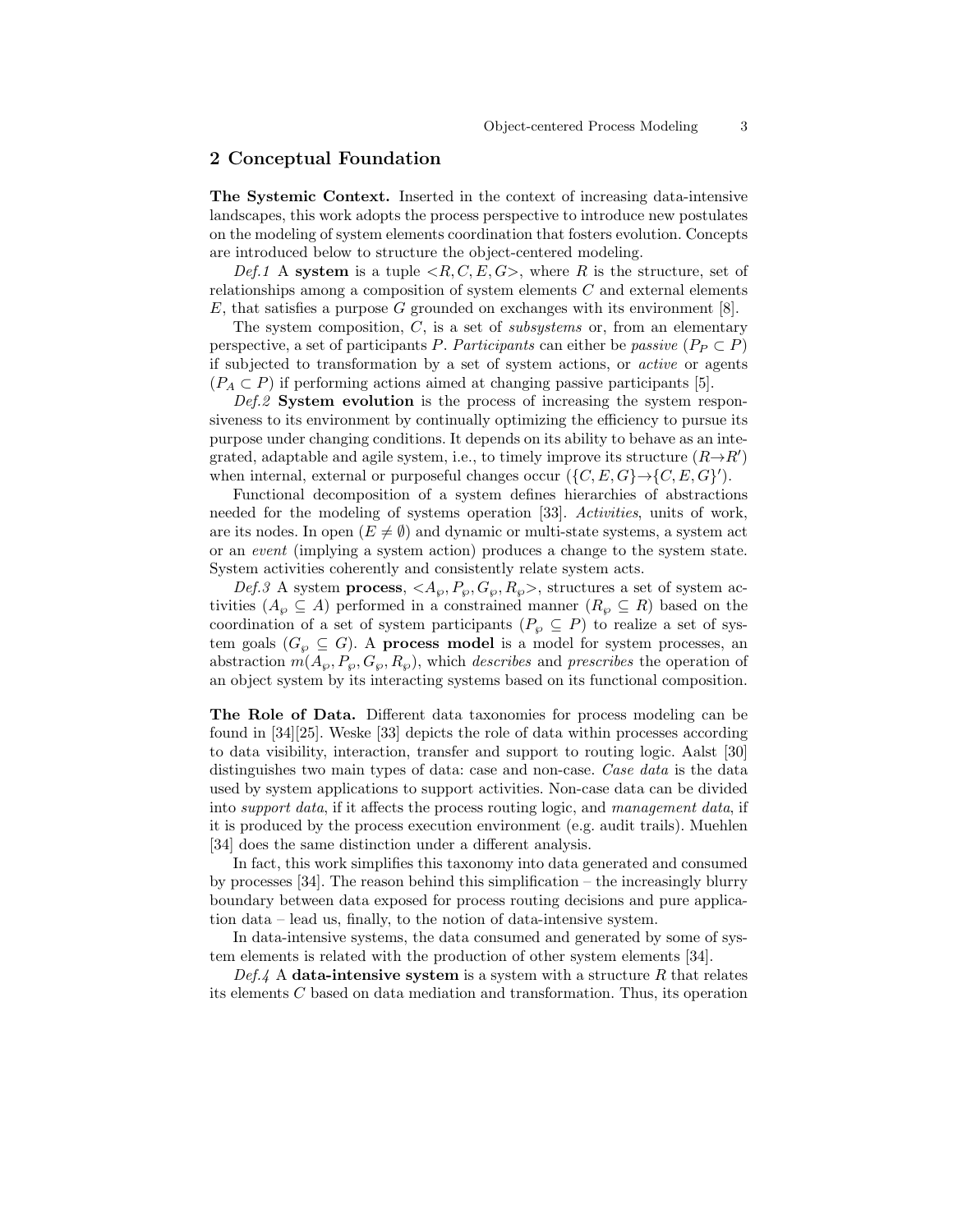#### 4 Rui Henriques and António Rito Silva

is constrained by the passive participants' state and relations or, more broadly, by the way the system productions to the environment realize the system goals.

For instance, automotive industrial systems rely on the entanglement of data components, the passive participants, to deliver a physical production. Claimprocessing systems use claimer's information, regulatory and financial reviews and claim state to audit and deliver a decision.

 $Def.5$  A process within a data-intensive landscape is referred as **data**intensive process. Scientific research has been focusing on two main types of data-intensive processes:  $i$ ) processes driven by the state of passive participants  $[6][31]$  and  $ii)$  collaborative and tacit processes that use passive participants as record objects to capture the system operation [26].

Research on data-intensive vertents has been adopting different terms as documents, products and artifacts, here all generalized and captured as objects, either simple or compound (encapsulating a set of related objects). Objects, either representing logical or physical elements, can be seen as building blocks that bridge the functional and informational perspectives [6].

 $Def.6$  A system object represents any relevant state-based system element, either a simple participant or a composition of system participants. Its state is defined by the object content and it is modified during its life-cycle as the result of an invocation of a set of activities that act upon its data-attributes.

Informational decomposition of a system defines hierarchies of object models.

Modeling Orientation. Process modeling approaches can be divided according to their main focus of modeling: activity-flow, agent-coordination or data-needs focus lead, respectively, to activity-centered, agent-centered or objectcentered languages. For instance, agent-centered modeling is the natural choice for processes with strict distribution of responsibilities owned by specialized agents, since activities precedences are implicitly derived from agent-interaction constraints [17]. This work also distinguishes multi-paradigm approaches where process models have not a clear orientation [5], and hybrid approaches where different approaches co-exist exposing different views for different users.

Since objects are generically used to model simple and compound structures of system participants, the dependencies among activities in object-centered approaches is derived from constraints on these participants state and relations.

 $Def.7-1$  An object-centered process model is a process model that uses the knowledge of the participants composition  $P_{\varphi}$  to derive the system structure under modeling  $R_{\varphi}$ . Modeling of participants must be expressive, so changes at the system data models dynamically affect the system process models.

If we recover the system definition, we detect four main perspectives: functional, informational, instrumental and contextual, or, respectively, the activitybased, object-based, agent-based and goal-based views. All these models are integrated by a process model, the governance model, which constrains their interaction to capture and prescribe the operation of a target system.

Fig.1 and Fig.2 depict, respectively, an abstract data-intensive system and the different system modeling views structure.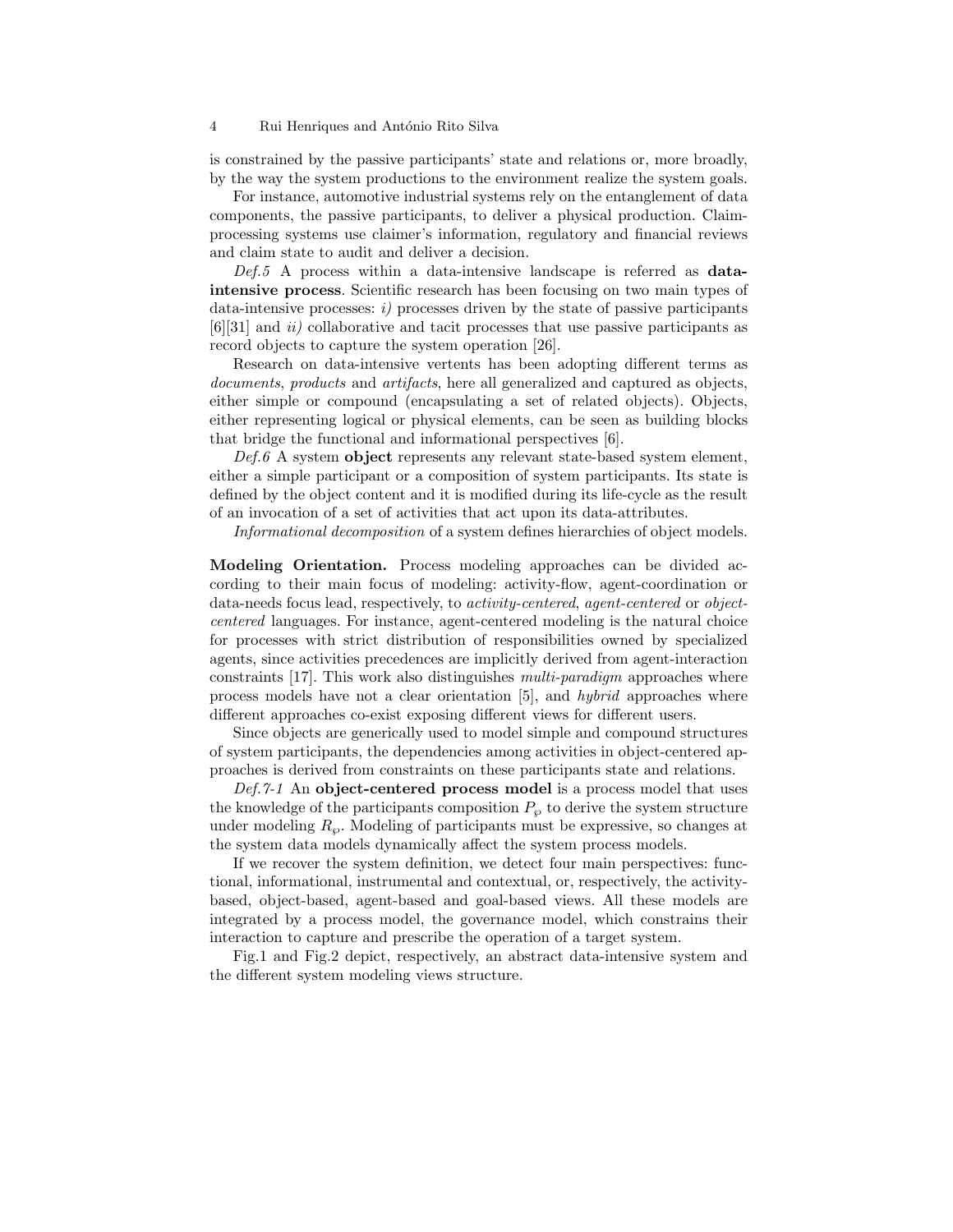



## 3 Related Work

In this section the research problem is reduced to five requirements and emergent approaches are evaluated according to their ability to answer them.

Research Problem. The pushing of passive participants to the processes background as a result of an historical hidden of data behind service and application layers is explained in [33][34]. Seven reasons are pointed in [23]. Nevertheless, our work aims to develop an environment for the integrated management of system data and system activities since their independence in data-intensive landscapes blocks benefits obtained from their coupled evolution.

IBM's Global Financing company, a system specialized in financing assets with disciplined regional variations, is partially depicted in Fig.3. The process modeling layer was based on a typical activity-centered approach. A synthesized description of the traditional approaches limitations in supporting the evolution of data-intensive process models is presented in Table 1.

This study led this analysis to a point where the initial problem was breakdown into five pieces. Table 2 structures the five requirements triggered by the limitations of traditional approaches when modeling data-intensive processes.



Fig. 3. Traditional Process Modeling Landscape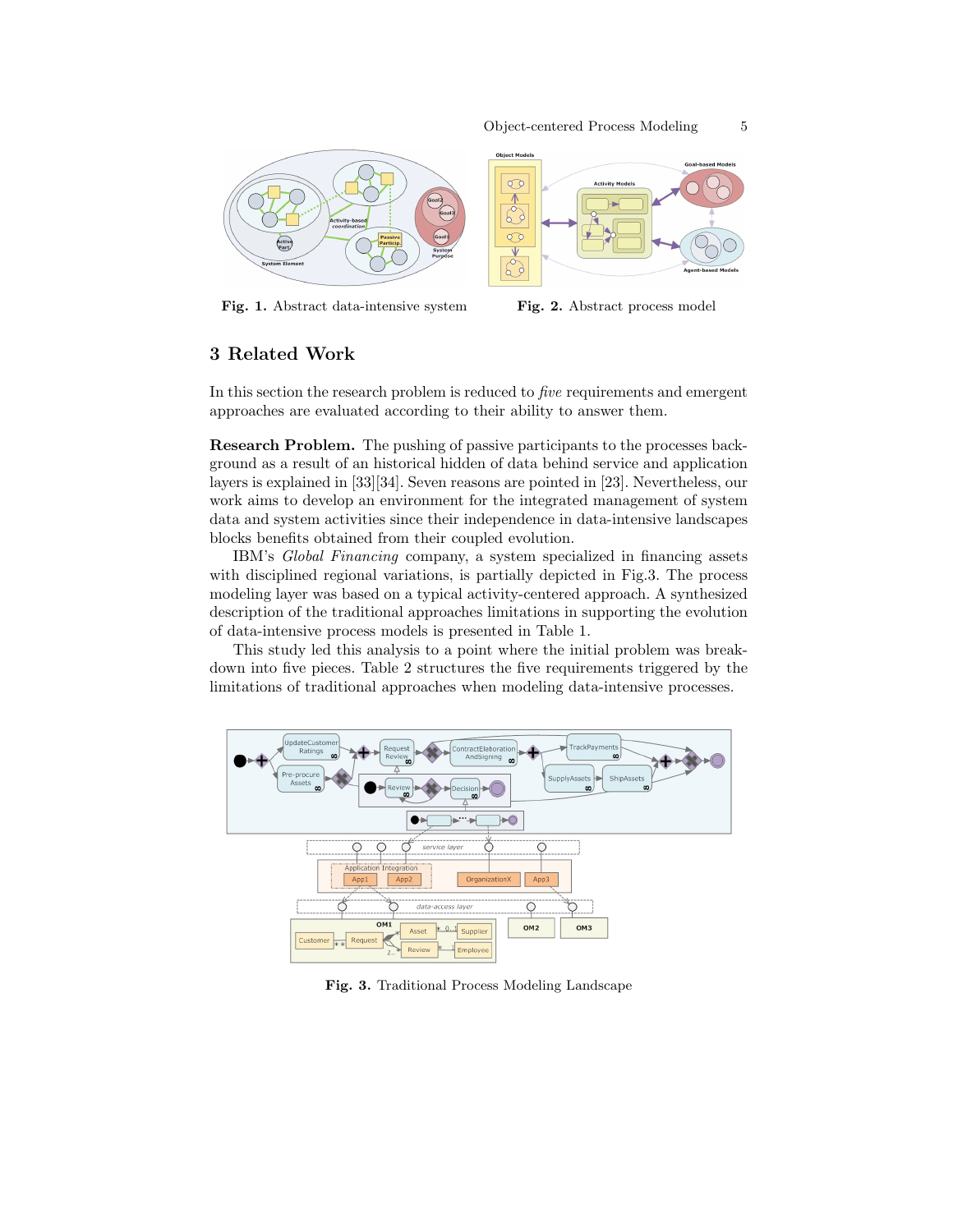#### 6 Rui Henriques and António Rito Silva

| Problems                                                                  | $GF$ Challenges (Fig.3 upgrades)                                                                                                                                                                                                                                                                                                                                                                                                                                                                                                                                                                                                                                                                                      | $\alpha$ f<br>Area.       |
|---------------------------------------------------------------------------|-----------------------------------------------------------------------------------------------------------------------------------------------------------------------------------------------------------------------------------------------------------------------------------------------------------------------------------------------------------------------------------------------------------------------------------------------------------------------------------------------------------------------------------------------------------------------------------------------------------------------------------------------------------------------------------------------------------------------|---------------------------|
|                                                                           |                                                                                                                                                                                                                                                                                                                                                                                                                                                                                                                                                                                                                                                                                                                       | Concern                   |
| leading to non-usable models.<br>cess to old or non-related process data; | Process data redundantly created with ap- Reviews or contract negotiations become af-<br>plication data poses consistency problems. [fected by the state of assets procurement (if<br>Isolated execution of activities cause lost running in parallel) or other request's re-<br>of process global view and data-access views, their progress depends on customer's<br>specification must be explicit for every ac- past requests' or similar customers' or re-<br>tivity and is not maintained among them, quests' information, and their contextual<br>data continues accessible without the need<br>There is not support for an integrated ac- to specify all attributes as input parameters<br>for each activity; | Data<br><i>Access</i>     |
| tion on data conditions;                                                  | Activities have to be related in a net Negotiation becomes reactively available on<br>of ordering dependencies, turning difficult a condition over reviews related-data sat-<br>a spontaneously repetition of process in- is faction, and not depending on executing $Data-state$<br>stances, their stoppage and caught up at reviews progress. Assets and reviews are in- Reaction<br>a later point in time and a dynamic reac-<br>stantiated dynamically based, respectively,<br>on request and customer's data;                                                                                                                                                                                                    |                           |
| patterns among processes                                                  | Process instances (from the same or dif- Decoupling of assets procurement from re-<br>ferent process specifications) are executed view or negotiation process segments, al-<br>in isolation to each other, hampering though synchronized. Aggregation of re-<br>the support for expressive communication lated segments, as reviews or assets supply-<br>ing and shipping, for similar requests;                                                                                                                                                                                                                                                                                                                      | $Data-based$<br>Synchron. |
| reside at different granular levels;                                      | Service layers turn impossible the defini-Activities for accessing and changing cus-<br>tion of criteria for the processes granular-tomer or request attributes (e.g. customer $Data-based$<br>ity since client application activities may address) must be available, and their com- Granularity<br>position must follow concrete criteria;                                                                                                                                                                                                                                                                                                                                                                          |                           |
| done at the process modeling level.                                       | Since data-centered and activity-centered A request becomes handled by multiple cus-<br>models are separated by an application tomers (the process modeling environment $Data$<br>layer, modeling of data objects is roughly detects the change of an association multi- $\vert$ <i>Modeling</i><br>plicity on an underlying data model).                                                                                                                                                                                                                                                                                                                                                                             |                           |

Table 1. Problems of Traditional Modeling Approaches in Data-Intensive Landscapes

Introductory remarks for the understanding of data-awareness requirements can be found in [13][14][20]. Table 2 reviews and structures them under a taxonomy oriented to incremental steps for process models' evolution.

 $Def.8$  An object-centered system is, thus, a data-intensive system with a structure  $R$  that satisfies the introduced requirements, i.e., a system where its passive participants are visible to every system agent, dynamically affect activities progress and composition, and are adequately accessed and expressively captured at the process modeling level.

State-of-the-Art Analysis. Six mature object-centered approaches were evaluated according to their ability to answer to the introduced five requirements. Their selection was based on the practical maturity, data-orientation and novelty of aspects. Table 3 groups these approaches and clarifies their focus.

Results were collapsed in Table 4. We say that an approach answers a requirement when satisfies almost of its clauses, partially answers a requirement when satisfies at least one of its clauses, and *not answers* a requirement if does not approach it. A brief analysis done in Table 5 supports the presented results.

Data-based multiple instantiation [12], batch-orientation [3], objects and activities connection through procedural links [10], data-based clustering for objects definition [16] or the attachment of operational semantics within objects [6] are some other interesting directions on this field of knowledge.

Discussion reveals that each approach answers in different ways to the introduced requirements. Neither approach satisfies all of them, which may justify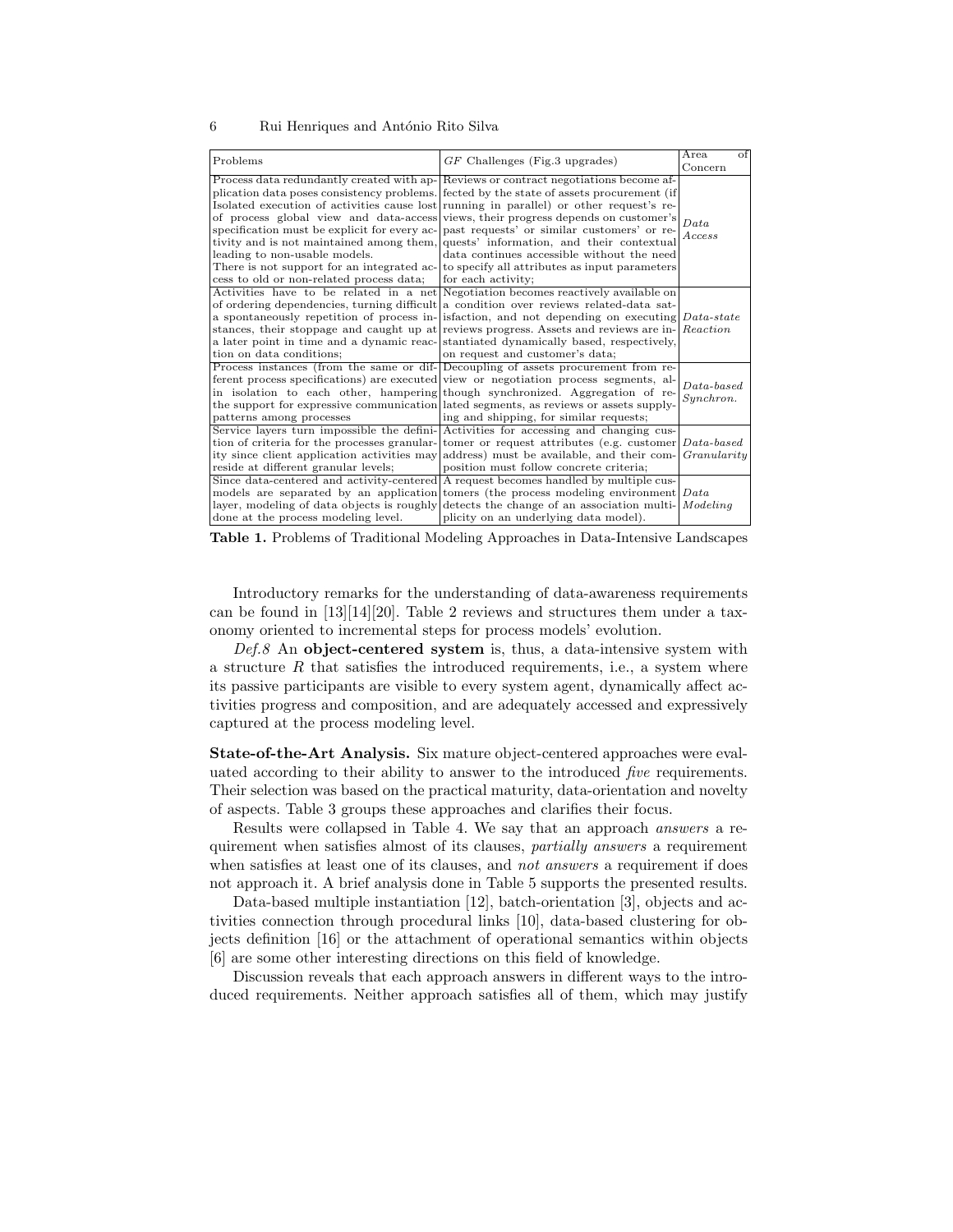| Data<br>Access              | Process and application data must be coherently and consistently integrated, meaning<br>that system's process and object models must be bridged and evolve in a coupled way<br>according to a well-defined set of relations.<br>Process models must avoid data-context tunneling (causing the loss of a broader view<br>on the process) when executing isolated or groups of activities, and additionally must<br>expressively hold data-access contexts from single to multiple activities [31]. Data-<br>scope specification must additionally be usable, seizing benefits of data models ex-<br>pressivity (e.g. include references to complex data-objects or to sets of objects).<br>Authorized users must access data at any time regardless of the process status $[31][14]$ ; |
|-----------------------------|---------------------------------------------------------------------------------------------------------------------------------------------------------------------------------------------------------------------------------------------------------------------------------------------------------------------------------------------------------------------------------------------------------------------------------------------------------------------------------------------------------------------------------------------------------------------------------------------------------------------------------------------------------------------------------------------------------------------------------------------------------------------------------------|
| $Data-state$<br>Reaction    | Processes must dynamically react on object state constraints, i.e., it is optional to<br>define of network of activities' precedences. Since activities are related to objects,<br>they must dynamically adapt their behavior (e.g. availability) based on objects' state<br>(horizontal dynamic granularity) [13] and provide a natural method to deduce omissive<br>path localization, minimizing sequentiality and, thus, fostering process flexibility;                                                                                                                                                                                                                                                                                                                           |
| $Data-based$<br>Synchro.    | Processes must use object models constructors to express advanced patterns of syn-<br>chronization, including the definition of: $i$ ) multiple related instances aggregation or<br>vertical aggregation to reduce execution effort (e.g. group related requests) [3], $ii)$<br>asynchronous points of coordination to minimize processes coupling (e.g. synchronize<br>the progress of a set of instances responsible for the assets procurement with their<br>related request) [13], and <i>iii</i> ) expressive transition's rule-sets;                                                                                                                                                                                                                                            |
| $Data-based$<br>Granularity | Atomicity and composition of activities must be based on the underlying process data<br>[13] to, respectively, safeguard the availability of fine-grained activities and a criteria<br>for an hierarchy with levels of modeling abstractions;                                                                                                                                                                                                                                                                                                                                                                                                                                                                                                                                         |
| Data<br>Modeling            | There must be possible to model and adapt object models at the process modeling<br>level [13]. Evolution of processes is, thus, fostered by the previous requirements, which<br>assure that execution constraints are dynamically derived from the dependencies of<br>object models in a usable manner, with this one, which enables modeling flexibility.                                                                                                                                                                                                                                                                                                                                                                                                                            |

| <b>Table 2.</b> Data-related Requirements for Object-centered Approaches |  |  |
|--------------------------------------------------------------------------|--|--|
|                                                                          |  |  |

| Approach                                                       |                   | Process constraints driven from Belief                                                         |                                                                                      |
|----------------------------------------------------------------|-------------------|------------------------------------------------------------------------------------------------|--------------------------------------------------------------------------------------|
| $\lceil\overbrace{\textit{Document-based}}\rceil[21][2]\rceil$ |                   |                                                                                                | documents dependencies (either documents shape and track all the op-                 |
| Modelina                                                       |                   | internal and external)                                                                         | erations of data-intensive systems                                                   |
| $Artifact-centric$<br>Modeling                                 | [11][4]           |                                                                                                | artifacts' state and life-cycle syn- artifacts' information models and syn-          |
|                                                                |                   |                                                                                                | chronization (restricting activity chronized states fosters data access)             |
|                                                                | $\lceil 6 \rceil$ | models invocation)                                                                             | and processes modularity                                                             |
|                                                                |                   |                                                                                                | production components dependen- models for the systems production con-               |
| Product-based<br>Modeling                                      |                   |                                                                                                | $[22][32]$ cies and quality criteria affecting tain the needed information to affect |
|                                                                |                   | activity ordering                                                                              | the process flow                                                                     |
| Case Handling                                                  |                   | $[31][28]$ data-objects labeled associations                                                   | activities of data-intensive cases can be                                            |
|                                                                |                   | and activities precedences                                                                     | captured and grouped as form-based                                                   |
| [33]                                                           |                   |                                                                                                | operations over simple data-objects                                                  |
|                                                                |                   |                                                                                                | dependencies among passive compo-                                                    |
| $Data-driven$<br>Coordination                                  |                   | $\left\vert [19][18]\right\vert$ object models' internal transitions<br>and relationship types | nents completely prescribe and sup-                                                  |
|                                                                |                   |                                                                                                | port evolution of complex processes                                                  |
| Proclets                                                       |                   |                                                                                                | modeling centered on processes com-                                                  |
|                                                                |                   | $\frac{1}{27}$ [29] interaction of loosely-coupled non-<br>data-container objects' life-cycles | munication, instead of ordering em-                                                  |
|                                                                |                   |                                                                                                | phasis, fosters modeling expressivity                                                |

Table 3. Chosen Object-centered Approaches

|                           | 1.Data | 2.Data-state 3.Data-based |                 | 4.Data-based 5.Data |          |
|---------------------------|--------|---------------------------|-----------------|---------------------|----------|
| Approach                  | Access | Reaction                  | Synchronization | Granularity         | Modeling |
| Document-based Modeling   | +,     |                           |                 |                     |          |
| Artifact-centric Modeling |        |                           |                 |                     |          |
| Product-based Modeling    |        |                           |                 |                     |          |
| Data-driven Coordination  |        |                           |                 |                     |          |
| Case Handling             |        |                           |                 |                     |          |
| Proclets                  |        |                           |                 |                     |          |

Table 4. Approaches Evaluation [subtitles: + answers; +/- partially answers; - not answers]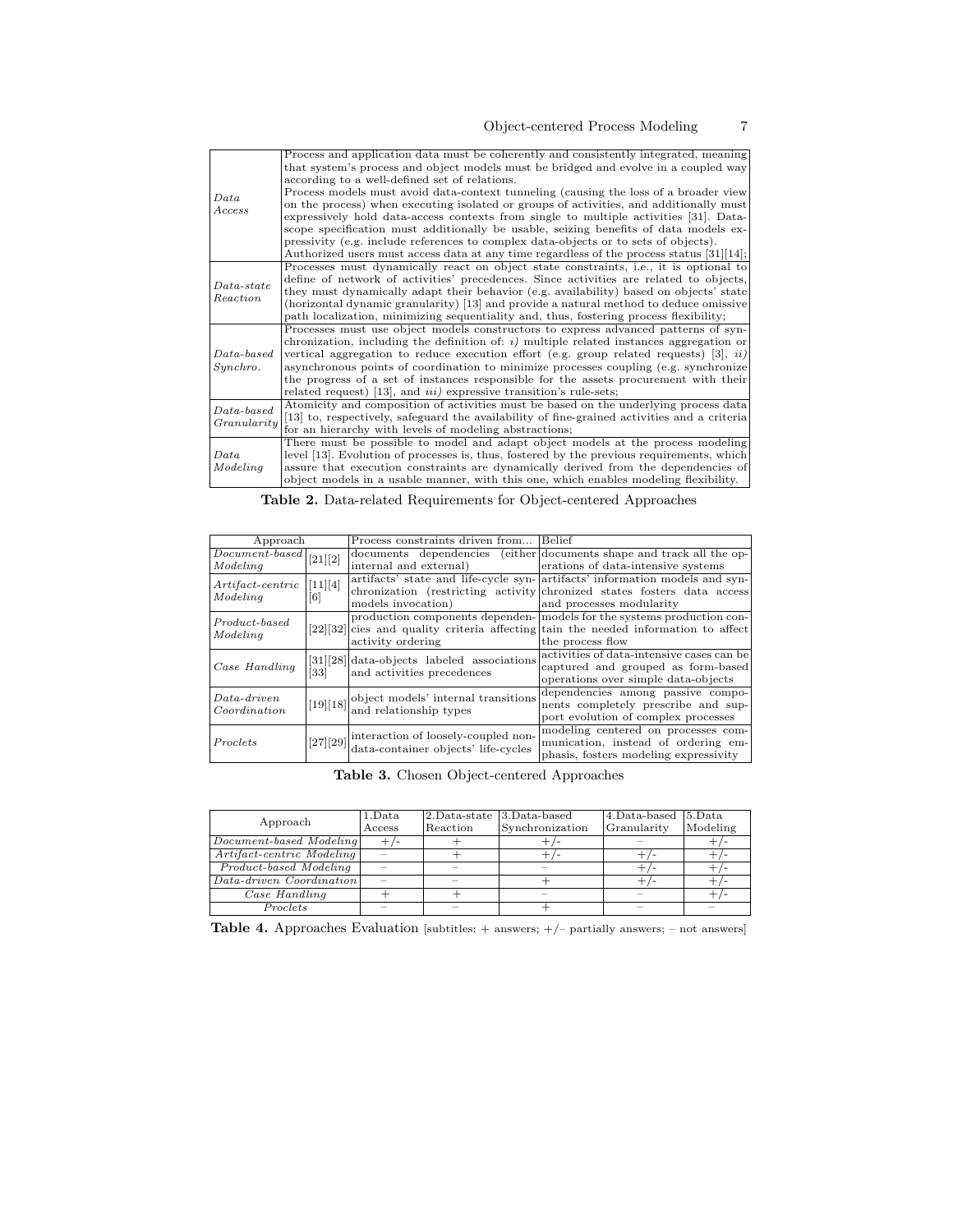#### 8 Rui Henriques and António Rito Silva

| $Document-based$<br>Modeling   | It fosters simplicity by modeling constraints recurring to data-dependencies (2),<br>guides enactement $(3)$ , supports authorized data-access using knowledge-bases $(1)$<br>and captures ad-hoc forms of collaboration. However, it limits data modeling to<br>plain structures $(4,5)$ , does not support advanced relations among documents $(3)$ ,<br>and instances are defined statically $(3)$ ;                                                                                                                                                                                        |
|--------------------------------|------------------------------------------------------------------------------------------------------------------------------------------------------------------------------------------------------------------------------------------------------------------------------------------------------------------------------------------------------------------------------------------------------------------------------------------------------------------------------------------------------------------------------------------------------------------------------------------------|
| $Artifact-centric$<br>Modeling | It is oriented to business needs and execution constraints are automatically driven<br>from artifacts modeling (2,5). However, activity data-access is limited to the related<br>$artifact(1)$ , life-cycles synchronization only support few patterns $(3)$ and, finally,<br>composition of artifacts is not possible $(4)$ ;                                                                                                                                                                                                                                                                 |
| $Product-based$<br>Modeling    | It is good for process models that periodically require a clean-sheet, uses qual-<br>ity attributes for dynamic path choice (3). However, data-access is restricted to<br>operations' input components, there must exist an explicit precedence network of<br>operations (2), and applicability relies on the ability to specify productions using<br>composition relationships that can be assembled into a single product $(3,4,5)$ ;                                                                                                                                                        |
| $Data-driven$<br>Coordination  | It is indicated for large and numerous concurrently executing processes. It adds<br>advanced communication patterns, as the definition of synchronization points among<br>instances belonging to the same or different process type (3), based on objects<br>relationship types, and allows for complex structures specification that can guide<br>functional decomposition (5). However it disregards simplicity, data content that<br>leads to data reaction and access problems $(1,2)$ , and atomicity of activities $(4)$ ;                                                               |
| Case Handling                  | It is unique in providing a global view of the process to its users, data-access is<br>expressive and users can surpass the activities by accessing data for which they<br>have access levels $(1)$ . It allows for horizontal aggregation $(2)$ and, since it is fully<br>state-based, it is easy to conceptualize. However, processes hierarchies and data<br>object-oriented patterns for synchronization purposes are poorly exploited $(3,4,5)$ ;                                                                                                                                         |
| Proclets                       | It promotes a shift from control to communication emphasis, where processes inter-<br>act according to an agreed level of reliability, security, closure and formality (3). It<br>supports multiple messages-exchange patterns and batch-oriented tasks, thus, en-<br>abling vertical dynamic aggregation of proclets instances (3). Although proclets are<br>decoupled process fragments, composition is not supported (4) and each fragment<br>can still be considered an activity-centered model, thus, suffering from same data-<br>access and data-state reaction limitations $(1,2,5)$ . |

Table 5. Brief Review of Emergent Approaches' [subtitles: (x) reference to requirement x]

their limited real-case applications coverage and impact. However, lessons can be used to retrieve principles to derive a more mature modeling approach.

## 4 Solution Basis

This section uses the understanding of how emergent approaches answer data requirements to retrieve principles and to define a structure for their coexistence.

Event-orientation. A process is here captured as a set of state-based and synchronized entities – objects, activities and goals. Exemplifying, a transition between states of an entity  $A$  can trigger an event for another transition occurrence in an entity  $B$  if  $B$  has some sort of dependency with  $A$ .

Two axioms must be introduced. First, process state is a function of time and of its activity, object, and goal models. Second, synchronization among entities is defined through event-driven state transitions recurring to rule-set models.

Object models and activity models in the modeling landscape of data-intensive systems are integrated by a *process model* (the governance model) that establishes relationships and constrains their interaction through rule-set models.

Note that the notion of system applications that frequently intertwined data and process models are in data-intensive landscapes pushed back and here seen as workflow systems' additions to implement non-trivial system rules.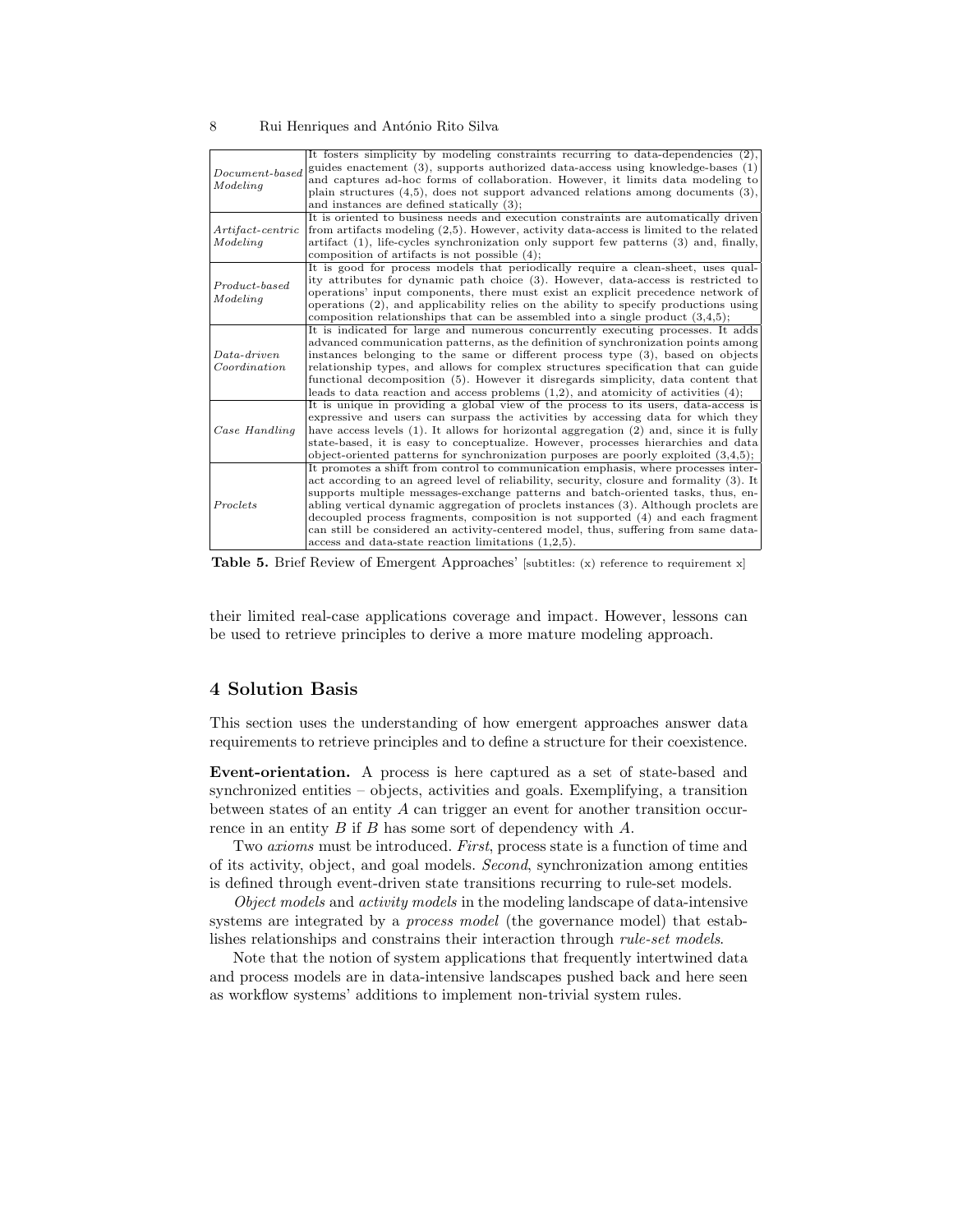Def.7-2 An object-centered process model,  $\langle OM, AM, GM, RM \rangle$ , is a model derived from a set of state-based object (or participant) models  $OM$ , activity models  $AM$  and goal models  $GM$ . These governed models are synchronized through rule-set models  $RM$  that constraint the availability to invoke activities based on state restrictions or concessions. It can generically be defined as a pair  $\langle N, E \rangle$  where  $N = N_{OM} \cup N_{AM} \cup N_{GM} \cup N_{RM}$ , and  $E \subseteq N \times N$ .

Principles. The solution space constraints that support the satisfaction of the introduced requirements are synthesized in Table 6. Note that since, execution constraints for data-intensive processes mainly derive from objects' state and relations, object models adaptation becomes the great source to evolve processes.

|                          | <b>First</b> , all system data is captured (tacit and non-tacit platforms are modeled and        |
|--------------------------|--------------------------------------------------------------------------------------------------|
|                          | their trace used to feed objects), standardized (by using the proposed data modeling             |
|                          | notation) and accessible (not hidden behind applications).                                       |
|                          | <b>Second</b> , activity models prescribe objects' data access by specifying labeled associa-    |
|                          | tions, both imperative and declarative, at any granular level of activities and of objects.      |
|                          | <b>Third</b> , related running activities are presented together using forms. Forms fields       |
| Data                     | change dynamically since aggregate activity-related attributes that can be alternately           |
| Access                   | submitted and may turn new attributes available.                                                 |
|                          | <b>Fourth</b> , there is a default criteria for the automatic definition of the activities' data |
|                          | scope based on the object models. An activity has not only access to its related ob-             |
|                          | ject or attribute but may access related/internal/super objects and attributes if these          |
|                          | associations declare <i>public</i> visibility.                                                   |
|                          | <b>Fifth</b> , authorization is separated from distribution using an object-based structure to   |
|                          | manage agents' privilege access levels.                                                          |
|                          | <b>First</b> , the object-centered models' interplay assures that activities react on objects    |
|                          | state in a traceable manner. Even the completion, failure or cancellation behaviour              |
|                          | of an activity is, by omission (although editable), retrieved from its associated object         |
| $Data-state$             | specification.                                                                                   |
| Reaction                 | <b>Second</b> , it is possible to specify dependencies of different types (e.g. start-to-start)  |
|                          | among data-attributes or any granular level of objects of different types, which gener-          |
|                          | ates expressive dependencies on the functional level and fosters an usable paralleliza-          |
|                          | tion of attributed-based activities and the ability of process models to evolve through          |
|                          | object models adaptation.                                                                        |
|                          | First, object state transitions may depend on conditions over the state of the related           |
|                          | object instances and also affect their markings. Communication among objects, always             |
| $Data-based$<br>Synchro. | mediated by a third object, is derived from object models to process models and it               |
|                          | enables the definition of asynchronous points of synchronization between processes.              |
|                          | <b>Second</b> , the skeleton for the rule-set models is automatically generated on the basis of  |
|                          | their input and output states and of expressive constructors.                                    |
|                          | <b>Third</b> , rule-set models placed in objects' state transitions can comprise advanced for-   |
|                          | mulas based on aggregation constructors, data-scope settings, time conditions and                |
|                          | executable code additions.                                                                       |
|                          | First, each compound activity is a composition of fine-grained activities and for each           |
| $Data-based$             | data-field exists an activity that triggers system acts to access and modify its content.        |
| Granularity              | <b>Second</b> , object model's relations of encapsulation constitute a criterion to derive the   |
|                          | processes' composition, enabling zoom operations through different operational levels.           |
| Data                     | Definition and continuously adaptation of data-intensive system is possible through dy-          |
| Modeling                 | namical creation, edition and removal of objects at the process modeling level. Sound-           |
|                          | ness and migration coherency of the affected object-centered instances is assured.               |

Table 6. Principles for the FIVE Requirements

Contribution Reviewed. A recently enriched data-centric direction [20] supports most of these principles, although still neglects composition and advanced synchronization patterns. [13] stream of research retrieves a relevant subset of the introduced principles, although does not provide an approach for their support.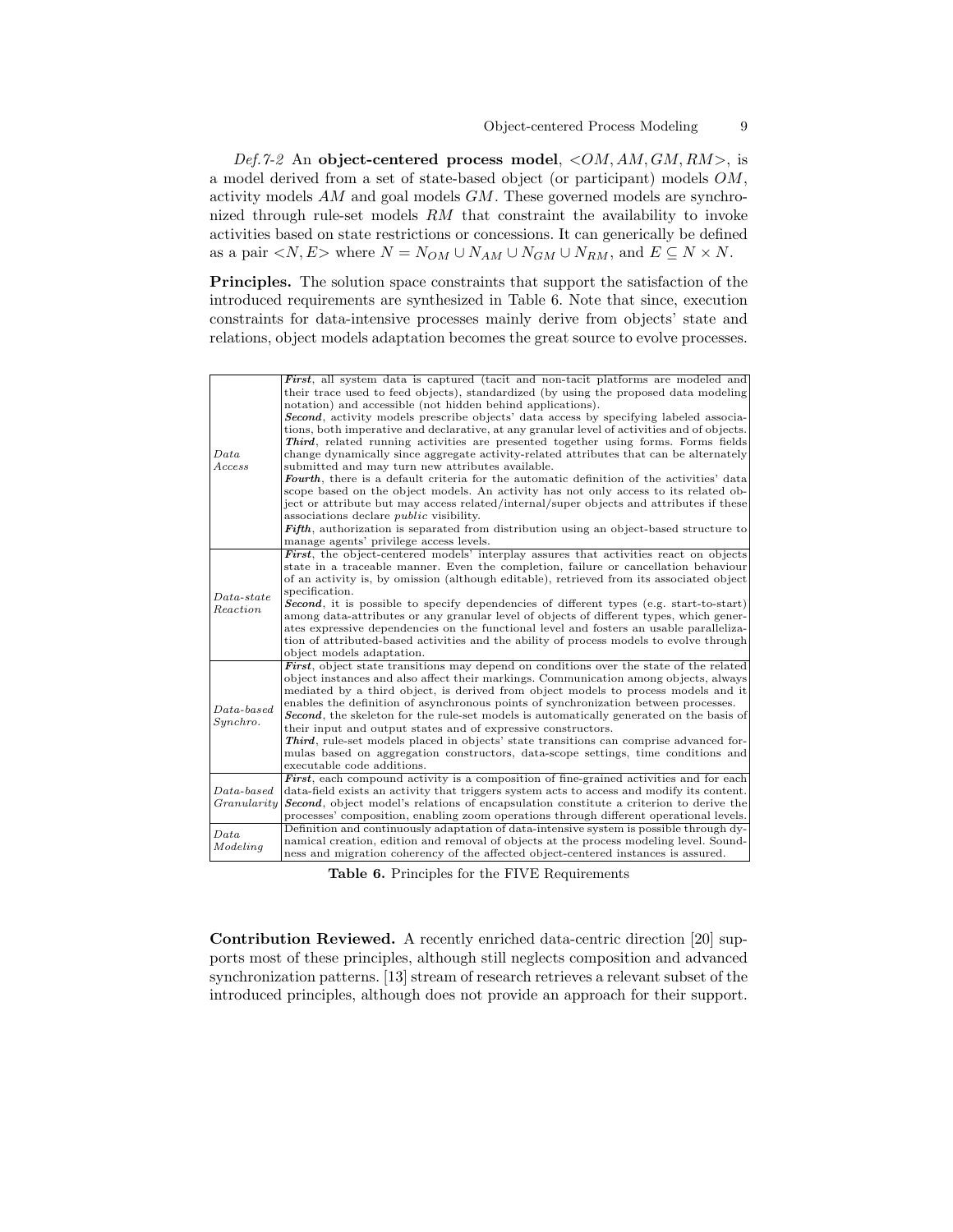Object-centered investigation besides presenting a basis for all principles integration, is unique in presenting a direction for an approach that:  $i$ ) fully derives and adapts process models from enriched data models ([20] still requires the manual definition of activities for the manipulation of system participants),  $ii)$ defines advanced behavior based on formal rules, *iii*) uses objects data-visibility to formulate new soundness criteria, and  $iv$  exploits object-oriented inheritance and encapsulation patterns for an expressive derivation of processes.

The Process of Modeling Data-intensive Processes. The modeling of the target process models begins with the objects' specification by enriching the system data models with synchronized life-cycles and data dependencies. Ruleset models are used to specify advanced behaviour. Activity models, partially derived from object models, specify the functional aspects and the data-scope. Process models are dynamically derived from the previously defined models.

Object-centered language constructors, soundness criteria and other relevant aspects will be present in future publications. However its main modeling steps can be synthesized by the following algorithm:

1. (Manual) Definition of a data model for the target system using UML;

2. (Automatic) Generation of the object models skeleton;

3. (Manual) Edition of object models to capture the system semantics;

4. (Automatic) Test of object models' soundness. Generation of activity models;

5. (Manual) Definition of additional constraints for activity models;

6. (Automatic) Test of activity models' soundness. Derivation of the

object-centered process models net. Generation of default rule-set models; foreach true do

7. (Manual) Adaptation of one of the system object-centered models;

8. (Automatic) Test of models' soundness. Change of the affected models; end

Implementation Aspects. Algorithms were developed for the generation and completion of object and activity models, and to derive simple and compound process models. Object-centered models were formalized and their soundness criteria defined. To assure the execution, advanced verification, instances migration and interoperability of the target models, a mapping to YAWL was defined. As the set of object-centered models can be considered a high-level domain-specific language to lower-level constructs provided by YAWL, syntax specification and model-to-model transformations were defined using ASF+SDF.

## 5 Conclusions

Activity-centered approaches are limited in modeling data-intensive processes. Such limitations can be translated into a set of requirements that foster the ability to process models evolve in data-intensive landscapes. Emergent objectcentered approaches do not successfully satisfy all requirements, which may be correlated with their limited practical applicability and impact. Such approaches

<sup>10</sup> Rui Henriques and António Rito Silva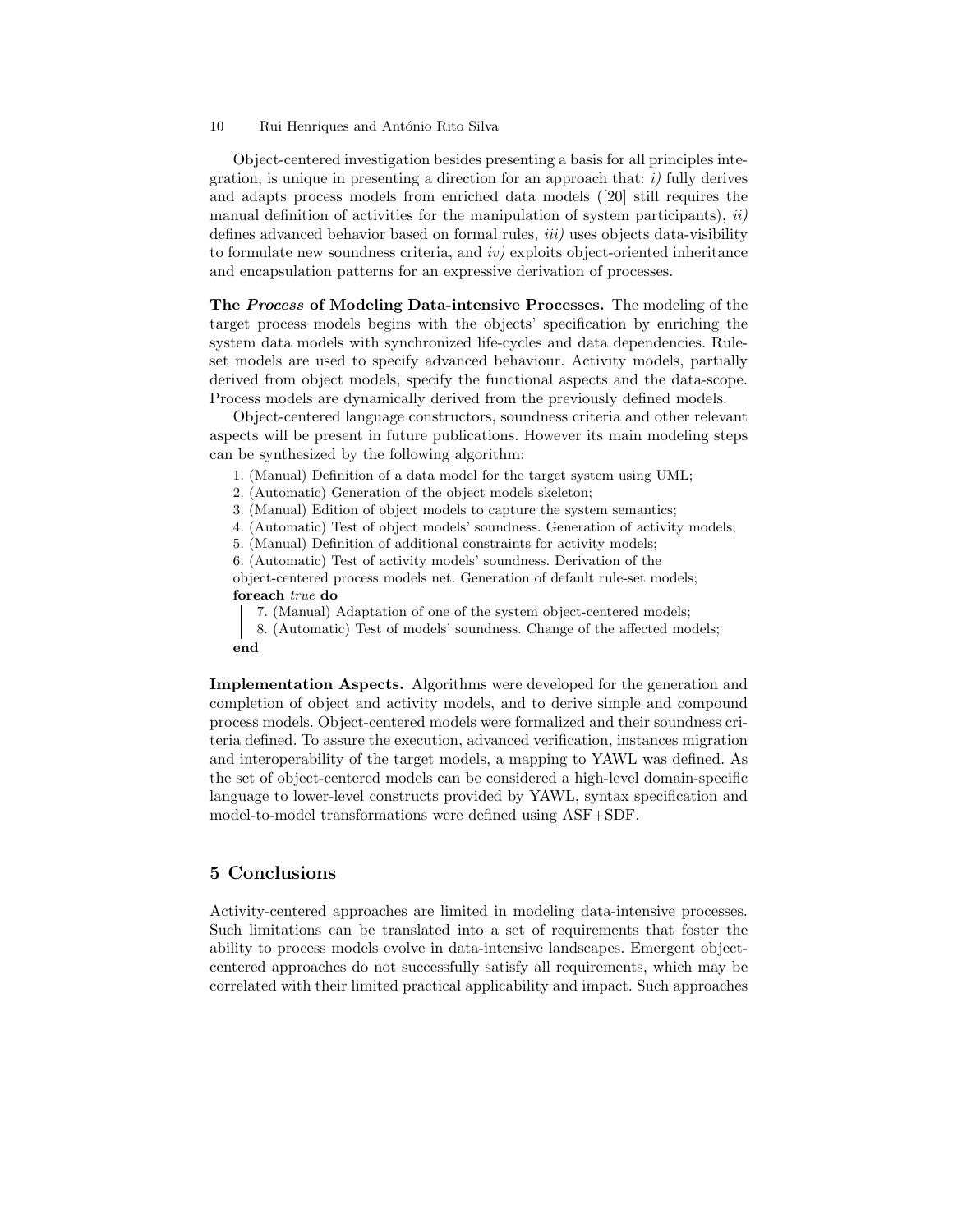provide important principles to satisfy the introduced requirements. More mature object-centered models can benefit from their mutual support.

These principles are not mutually exclusive in an event-driven solution basis centered on expressive object models. The alignment between object and activity models, although preserving the models independence, fosters an evolution of process models centered on object models adaptation. Model-to-model transformations were used to implement the target approach.

Possible lines of though for future research comprise the development of an usable graphical layer on top of the textual models, the continuously systematization and enrichment of rule-set models expressivity, the conception of an hybrid approach for heterogeneous systems where object-centered modeling plays its part, and the attachment of semantics to objects so their composition and constraints can be dynamically derived to satisfy sets of system goals.

Future publications will work on the hypothesis that expressive, sound and executable process models can be derived from object-centered models.

## References

- 1. S. Abiteboul, L. Segoufin, and V. Vianu. Modeling and verifying active xml artifacts. IEEE Data Eng. Bull., 32(3):10–15, 2009.
- 2. A. Abrahams and D. Eyers. Using annotated policy documents as a user interface for process management. In *ICAS '07*, page 64, DC, USA, 2007. IEEE CS.
- 3. P. Barthelmess and J. Wainer. Workflow systems: a few definitions and a few suggestions. In COCS '95, pages 138–147, New York, NY, USA, 1995. ACM.
- 4. K. Bhattacharya, C. Gerede, R. Hull, R. Liu, and J. Su. Towards formal analysis of artifact-centric business process models. In Alonso, Dadam, and Rosemann, editors, BPM, volume 4714 of Lecture Notes in CS, pages 288–304. Springer, 2007.
- 5. Ilia Bider. Choosing approach to business process modeling practical perspective. In Journal of Conceptual Modeling, January 2005.
- 6. D. Cohn and R. Hull. Business artifacts: A data-centric approach to modeling business operations and processes. IEEE Data Eng. Bull., 32(3):3–9, 2009.
- 7. F. Corradini, A. Polzonetti, R. Pruno, and L. Forastieri. Document exchange methodology for collaborative work in e-government. In DEXA '06, pages 283– 287, Washington, DC, USA, 2006. IEEE Computer Society.
- 8. Jan L. G. Dietz. Architecture Building strategy into design. Academic Service, The Hague, Netherlands, 2008.
- 9. D. Domingos, A. Rito Silva, and P. Veiga. Workflow access control from a business perspective. In ICEIS (3), pages 18–25, 2004.
- 10. D. Dori. Object-process methodology as a bp modelling tool. In ECIS '00, 2000.
- 11. C. Fritz, R. Hull, and J. Su. Automatic construction of simple artifact-based business processes. In ICDT '09, pages 225–238, New York, NY, USA, 2009. ACM.
- 12. A. Guabtni and F. Charoy. Multiple instantiation in a dynamic workflow environment. Advanced Information Systems Engineering, pages 175–188, 2004.
- 13. V. Künzle and M. Reichert. Towards object-aware process management systems: Issues, challenges, benefits. In Enterprise, BP and IS Modeling, volume 29 of Lecture Notes in BIP, pages 197–210. Springer Berlin Heidelberg, 2008.